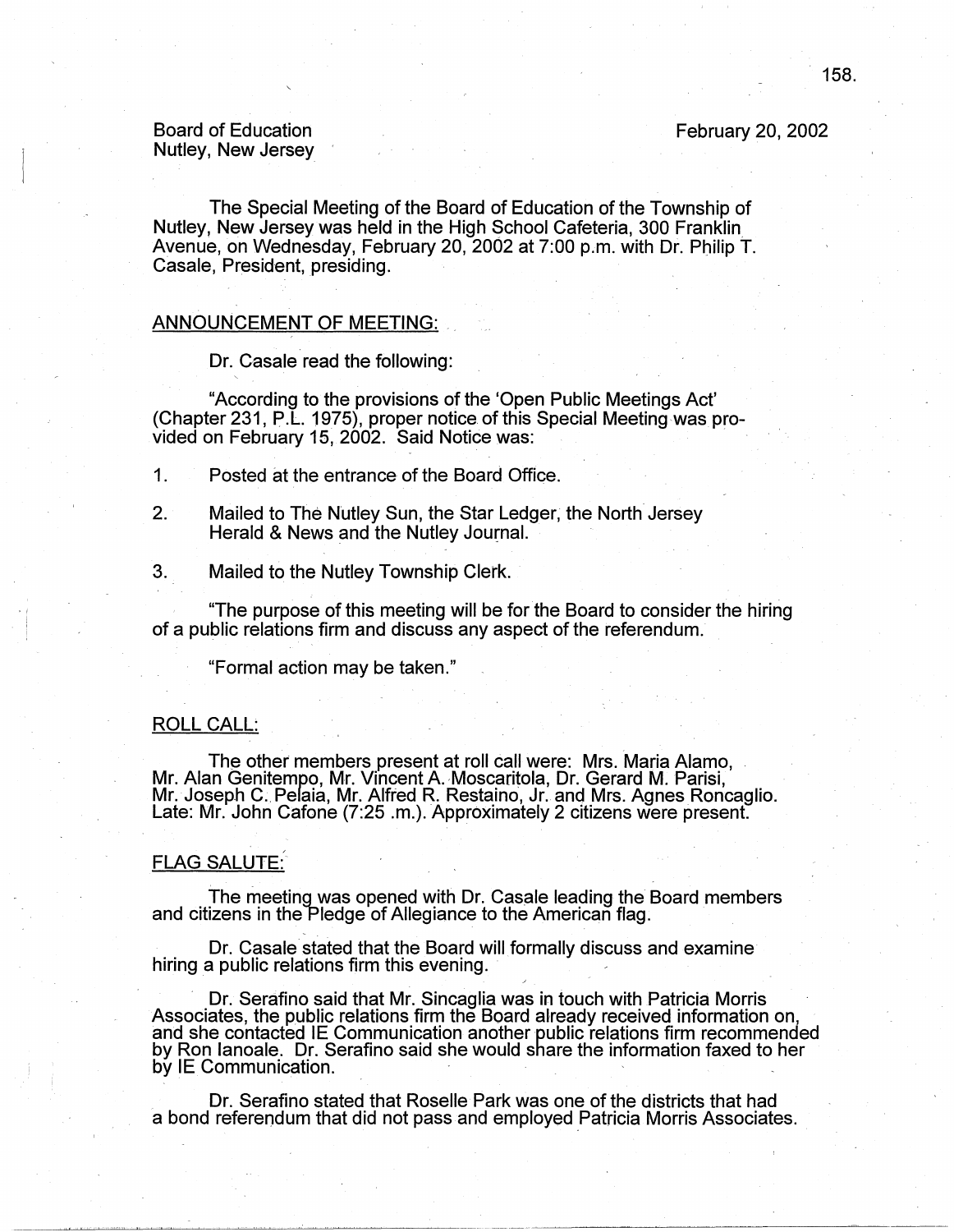# Mr. Pelaia asked if Roselle Park was contacted.

Mr. Sincaglia responded that Roselle Park was contacted and said they were not disappointed with the service of the Patricia Morris Associates and when they go out again for the referendum they plan on using them. Mr. Sincaglia stated that Patricia Morris is willing to meet with a committee.  $\Box$  . The committee is a set of  $\Box$  . The contribution of  $\Box$ 

Mr. Restaino said that before we meet with a public relations firm the majority of the Board needs to determine if that is the course of action that is needed. He said he felt that the Board should wait to hear what the su the next step. Mr. Restaino added that he was curious if the marketing component came into play with regard to the architectural firm.

Mrs. Roncaglio said she had no problem with moving ahead but agrees with Mr. Restaino that the consensus of the surveys should determine the next step.

Dr. Parisi questioned how qualified the Board is in interpreting the results of · the survey in a meaningful way. He said whether a public relations firm is hired tonight, or in the next couple of weeks, he thinks they should be at the forefront of · reviewing the survey so that they may guide us on decisions to be made.

Mr. Pelaia said that as mentioned in the past, he is also concerned about processing the information from the survey and if this is not followed meticulously the next referendum will suffer.

Mrs. Alamo stated that if this architectural firm was supposed to provide marketing then why didn't we demand it. She added that if they do not provide us marketing, then it would not hurt to interview a public relations firm.

Mr. Genitempo asked if the contract with the architect states that they will provide marketing services to us.

Mr. Sincaglia said the contract uses statements like assist and formulate.

Mr. Genitempo asked Mr. Sincaglia what the architect did to help us . market the referendum. Mr. Sincaglia said they presented the power point presentation, attended multiple meetings and provided assistance with putting together the brochures.

Mr. Genitempo stated that he would like a legal opinion by the Board's attorney by Monday on if the contract with the architect states that they are required to assist with the public relations of the referendum. He noted if that is the case then it should be demanded that they do so, if it does not indicate such, then we need to look into the possibility of hiring a public relations firm.

## Mr. Cafone entered at 7:25 p.m.

Mr. Sincaglia stated that one value of meeting with the public relations firm is to get an idea of what they might do: He noted that no outside public relations firm or architect will be able to identify groups and key people, it needs to be a "grassroots" effort.

February 20, 2002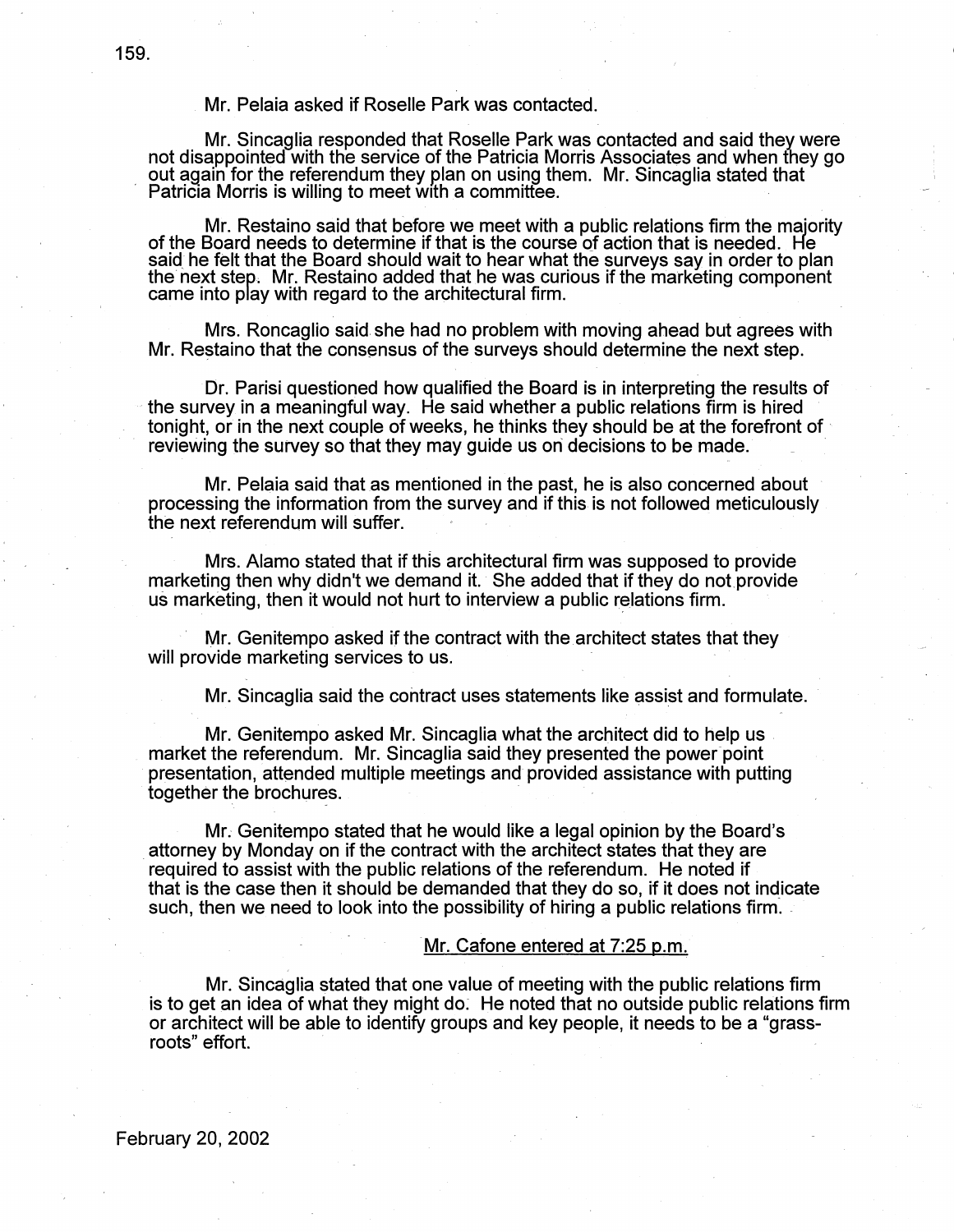Mr. Moscaritola said that before we hire a public relations firm, the Board needs to establish what direction they want to take with regard to the referendum:

Mr. Pelaia stated that he has great doubt with regard to moving this referendum in April since the response date for the survey is March 5 and it does not leave much time to respond to the community.

There was a discussion between Mr. Sincaglia ahd the Board members regarding the possibility of the Governor changing the annual school election date.

After a lengthy conversation regarding meeting with a public relations firm, it was agreed that the committee would meet with the Patricia Morris firm at 7:00 p.m. tomorrow night and report to the full Board on their findings.

### **HEARING OF CITIZENS:**

Jack Magnifico, 25 Chestnut Street, said that the survey went out to the community and it should reach each household by this weekend. He added that the Board should not rush into anything until they get the surveys back from the community to see what they want.

Dr. Casale said that it is the Board's intention not make any decisions until they hear from the public.

There was.a discussion by the Board members with regard to charts that Dr. Casale handed out calculating a 20, 25 and 30 year bond.

Margarite Fritch, 31 Briar Avenue, asked numerous questions regarding the bond referendum to which Dr. Casale responded.

Mr. Cafone said that he feels the Board should move cautiously as they move forward for the referendum because the last election was definitely feedback from the community. He added he is not sure that we can sell a 49 million dollar referendum.

Dr. Casale said that if we drastically reduce the plan we will have to go back to the state for approval and start at the beginning. Dr: Casale said the debate he thinks is whether to make it a two school or five school project because either all the elementary schools are in or out of the plan.

Mr. Moscaritola said that he is concerned about the number of surveys that are going to be returned and feels that the public does not care what is in or out of the plan, it is the \$49 million dollar amount that they are concerned about.

Mrs. Roncaglio said that she does not know what the solution is but the public got "sticker shock" when they saw the amount of the referendum and feels the returned surveys will determine the future.

Mr. Pelaia said he hopes the results of the survey will be useful but he can't say for sure and he is not ready to have a full-blown discussion on what should be or not be left in the plans for the referendum. He added when the

February 20, 2002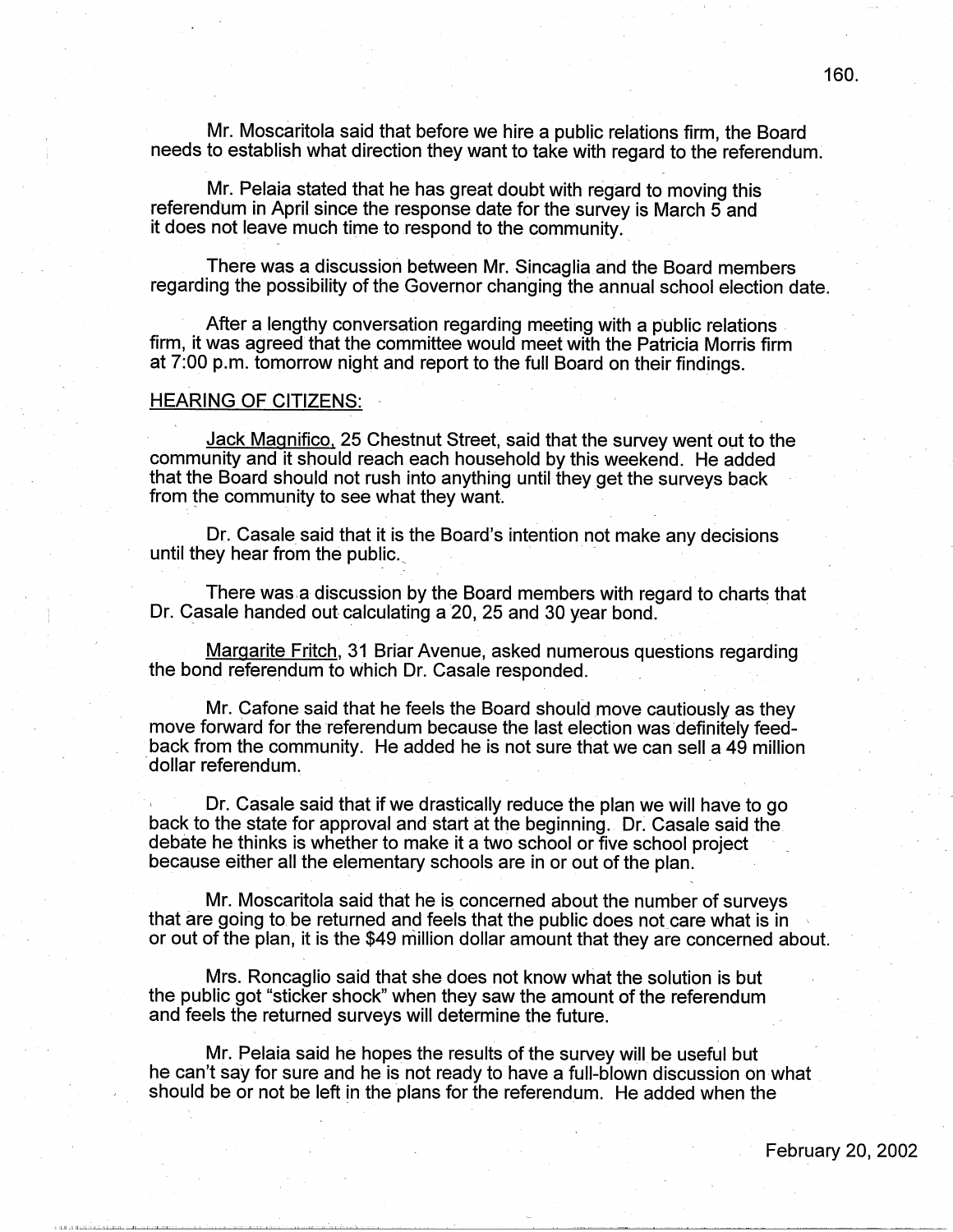surveys are returned that is when the leadership should take place on what direction we should go because until then we are just spinning our wheels.

Mr. Restaino said he is also of the opinion that the 49 million dollar number scared everyone and feels we need to hear what the public has to  $~$ sav.  $~$  .  $\,$ 

Mrs. Alamo said that she agrees with Mr. Moscaritola that there might be a limited amount of surveys returned and feels that the Board as a whole is frustrated and struggling with the next step. She added that she is anxious to hear what the public relations firm has to say.

Mr. Genitempo feels that the Board failed as a group in getting the referendum message across. He added it will cost more in the long run if this project is staged so he feels this is worth fighting for. He suggested that we go out for the referendum in April because he is concerned that if we don't act now we could lose the money from the state. He noted that maybe making adjustments in the plan and going for a 30 year bond referendum will help pass it this time.

Dr. Parisi said that when people talk against the referendum to him they never talk against the plan. He feels the "sticker shock" of 49 million dollars as well as the letter scared a lot of people. He said we should move forward on this plan with some minor adjustments and if it is defeated a second time then that would be the time to cut back. He agreed with Mr. Genitempo regarding the 30 year bond referendum.

Dr. Casie said the Board experienced its first knock-down and feels if you believe in the plan you have to get back up and try again. He said he agrees that there needs to be some cuts but does not feel that the entire plan should be scrapped. He added that we should get up and get out as soon as possible while there are still people mindful of it and are interested in helping. He said he got the surveys back from the staff and he is planning on having them transcribed for Monday's meeting.

\_ The Board members continued to discuss the referendum and their plans to move forward.

#### Mrs. Roncaglio left at 9:10 p.m.

A lengthy conversation ensued regarding the relocation of the Board offices.

## Mr. Pelaia left at 9: 15 p.m.

Mr. Sincaglia went over the steps he used in calculating the tax increase for the referendum per household and stated he stands behind his numbers. He said there is another way to calculate the rate and that is how the Finance Department came up with their number. He added both ways are right in their calculations.

After a lengthy conversation by the Board members and Mr. Sincaglia regarding the different calculations, it was agreed that Mr. Sincaglia communicate with the Finance Department and come up with a number acceptable to both parties, once we determine what we are doing.